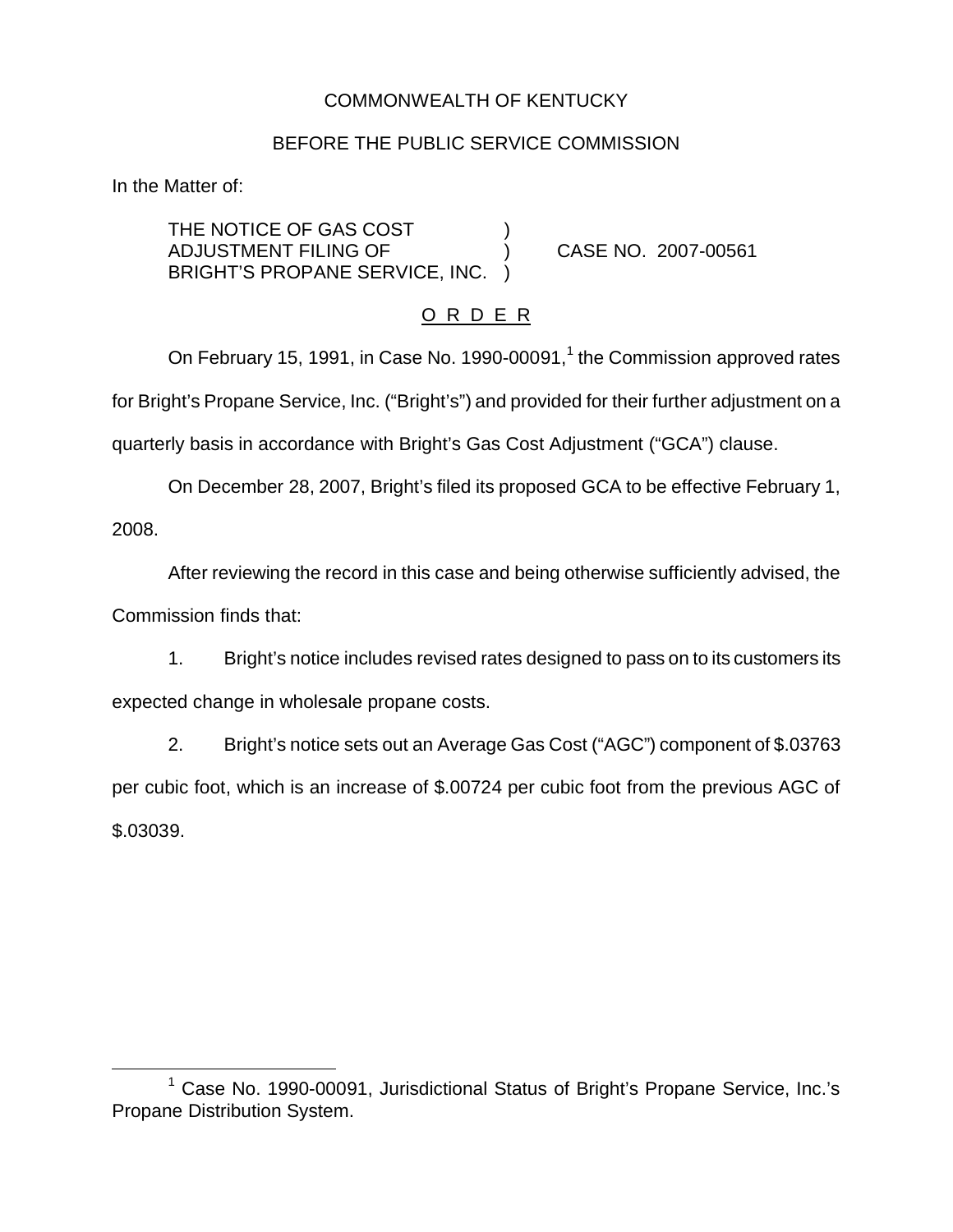3. Bright's notice sets out a current quarter Actual Adjustment ("AA") of \$.0002593 per cubic foot. Bright's notice sets out a total AA of (\$.0007242) per cubic foot. Bright's carried forward incorrect amounts for the previous quarters.<sup>2</sup> Correcting for this error produces a total AA of (\$.0007716) per cubic foot, which is an increase of .0002593 per cubic foot from the previous total AA.

4. Bright's notice sets out no balancing adjustment.

5. Bright's notice sets out \$.015 per cubic foot to recover overhead operating costs as approved in its tariff.

6. Bright's GCA is \$.05186 per cubic foot, which is an increase of \$.0075 per cubic foot from the previous rate of \$.04436.

7. The rates in the Appendix to this Order are fair, just, and reasonable, and should be approved for final meter readings by Bright's on and after February 1, 2008.

IT IS THEREFORE ORDERED that:

1. Bright's proposed rates are denied.

2. The rates in the Appendix, attached hereto and incorporated herein, are approved for final meter readings on and after February 1, 2008.

3. Within 20 days of the date of this Order, Bright's shall file with the Commission its revised tariffs setting out the rates authorized herein.

 $2$  The correct amounts are \$.1742 for the period February, March and April 2007 and (\$1.2051) per Mcf for the period November 2006, December 2006 and January 2007.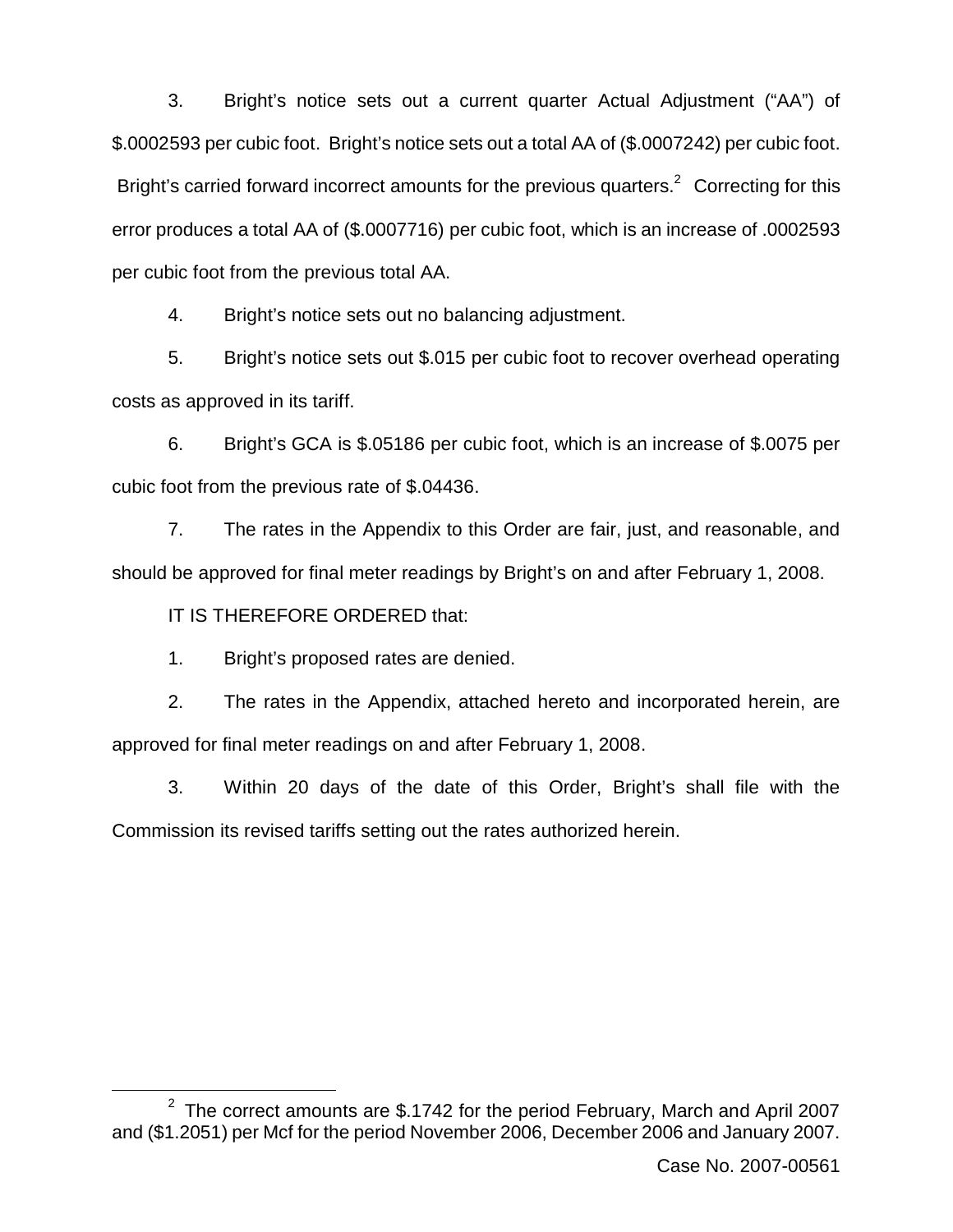Done at Frankfort, Kentucky, this 31<sup>st</sup> day of January, 2008.

By the Commission

ATTEST:



Case No. 2007-00561